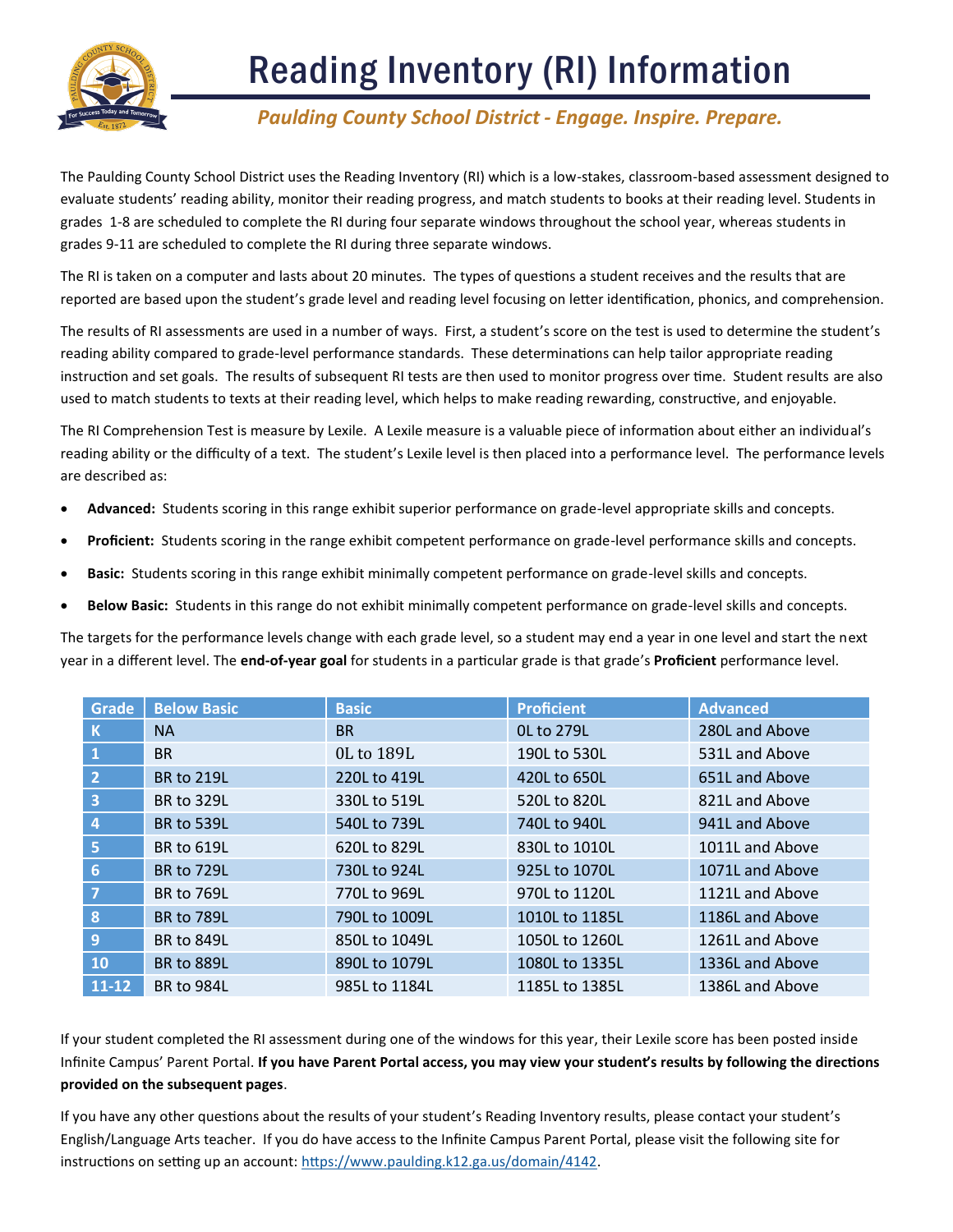

### *Paulding County School District - Engage. Inspire. Prepare.*

To access Infinite Campus' Parent Portal, go the Paulding County School District's website at [www.paulding.k12.ga.us.](https://www.paulding.k12.ga.us/site/default.aspx?PageID=1) Below the photo banner, you will find a series of icons. Click on the icon labeled **Infinite Campus Parent Portal/Student Grades**.



On the next page, click on the button for **Campus Parent**.



Enter the **Parent Username and Password** in the appropriate spaces. If you cannot remember your password, use the provided link to request a password reset. If you continue to have issues logging into the site, please visit the following site for more information: [https://www.paulding.k12.ga.us/](https://www.paulding.k12.ga.us/domain/4142) [domain/4142](https://www.paulding.k12.ga.us/domain/4142)

Once you have logged into your Parent Portal account, click on the **three bars** in the top left corner to open the Portal menu.

|                                        | <b>Campus Parent</b>                                                                         |
|----------------------------------------|----------------------------------------------------------------------------------------------|
| <b>Paulding County</b>                 | <b>Announcements</b>                                                                         |
| Parent Username                        | Monday 09/28/2020                                                                            |
| Password                               | <b>Term 1 Report Card Window</b>                                                             |
|                                        | Opens - Monday, October 5th at 8:00 A.M.                                                     |
|                                        | Closes - Friday, October 9th at 4:00 P.M.                                                    |
| Log In                                 | Report Cards issued - Friday, October 16                                                     |
| Forgot Password? Forgot Username? Help | Wednesday 07/01/2020                                                                         |
| Log in to Campus Student               | For assistance with student portal accounts, please contact your school.                     |
|                                        | Parents needing to set up a parent portal account can contact your student's school for your |
| New User?                              | activation key. For assistance with established parent portal accounts, please email         |
|                                        | portal@paulding.k12.ga.us. Please allow 48 hours to process as we are receiving a high       |
|                                        | volume of requests.                                                                          |

| Infinite <sub>C</sub> (<br>Campus                                                                                         |
|---------------------------------------------------------------------------------------------------------------------------|
| <b>Message Center</b>                                                                                                     |
| Inbox<br>Announcements                                                                                                    |
| <b>District Announcement</b><br>Monday 09/28/2020                                                                         |
| <b>Term 1 Report Card Window</b><br>Opens - Monday, October 5th at 8:00 A.M.<br>Closes - Friday, October 9th at 4:00 P.M. |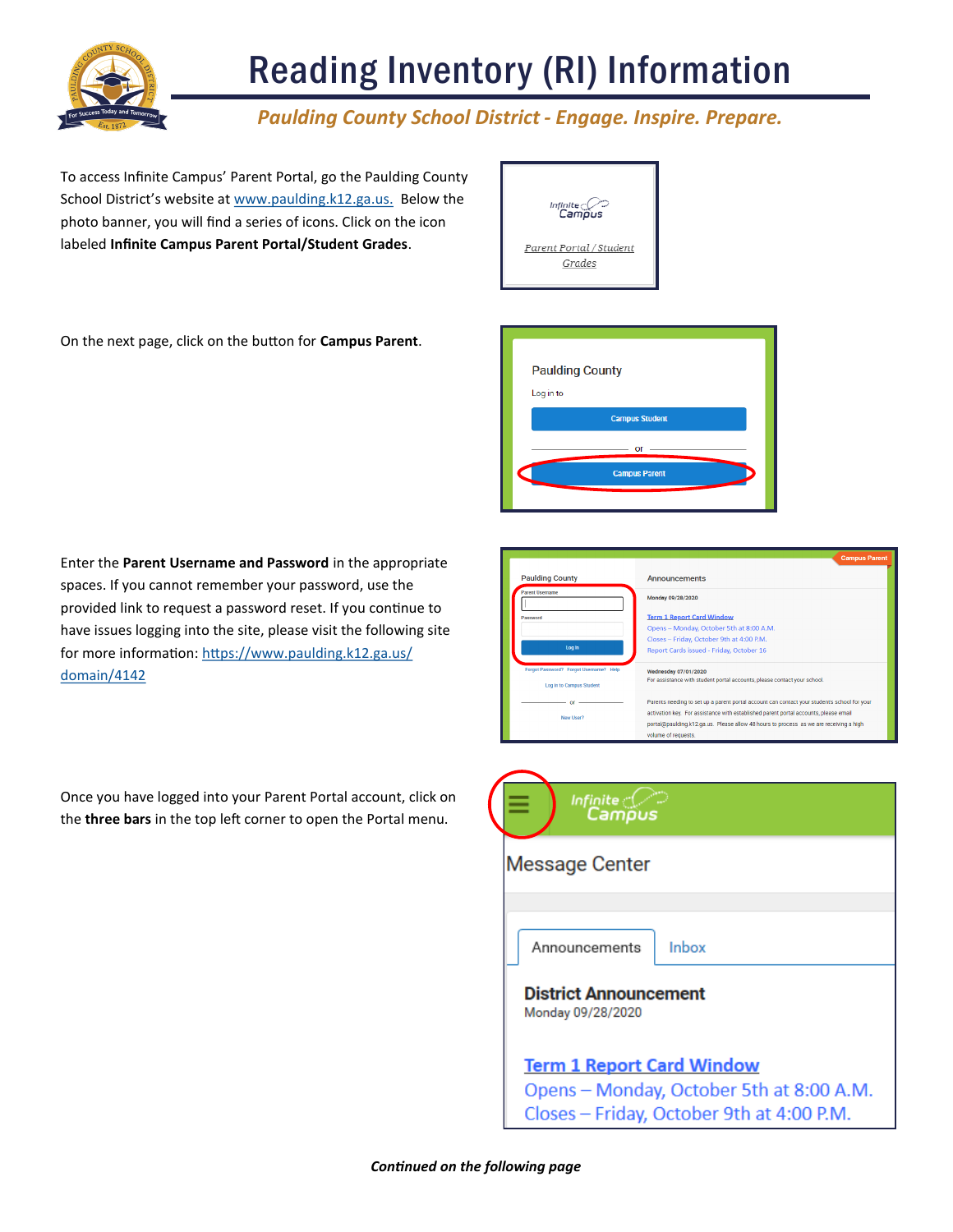

### *Paulding County School District - Engage. Inspire. Prepare.*

#### At the bottom of the Parent Portal menu, click on **More**.

| acnegule      |                            |
|---------------|----------------------------|
| Academic Plan |                            |
| Fees          | r student has any changes  |
| Documents     |                            |
| More          |                            |
|               | ontact information such as |
|               | re" button. Review Addres  |

On the subsequent More menu, click on **Assessments**.

If you have **more than one student** attached to your Parent Portal account, you may be prompted to select a student before Assessment results are displayed (if you have not done so on a previous screen). To select a student, use the icon located in the top right of the Portal window.

|      | Infinite Co                |
|------|----------------------------|
| More |                            |
|      | <b>Address Information</b> |
|      | Assessments                |
|      | Rehavior                   |

If your student has completed the RI during one of the administration windows this year, the **Reading Inventory** should display on the following screen. Please note the following about the information that is reported:

- The score that is displayed is your student's Lexile score.
- The results are set to display scores from four administration windows, but students in grades 9-11 are slated to complete only three windows.
- Only the Lexile Score is set to display. You will not see any data posted in the Results and Dates columns.

| <b><back< b=""></back<></b>                    |  |  |
|------------------------------------------------|--|--|
|                                                |  |  |
| <b>District Tests</b>                          |  |  |
| <b>NAME</b>                                    |  |  |
| 20-21 Reading Inventory (Score = Lexile), (RI) |  |  |
| 20-21 RI Window 01                             |  |  |
| 20-21 RI Window 02                             |  |  |
| 20-21 RI Window 03                             |  |  |
| 20-21 RI Window 04                             |  |  |
|                                                |  |  |
|                                                |  |  |